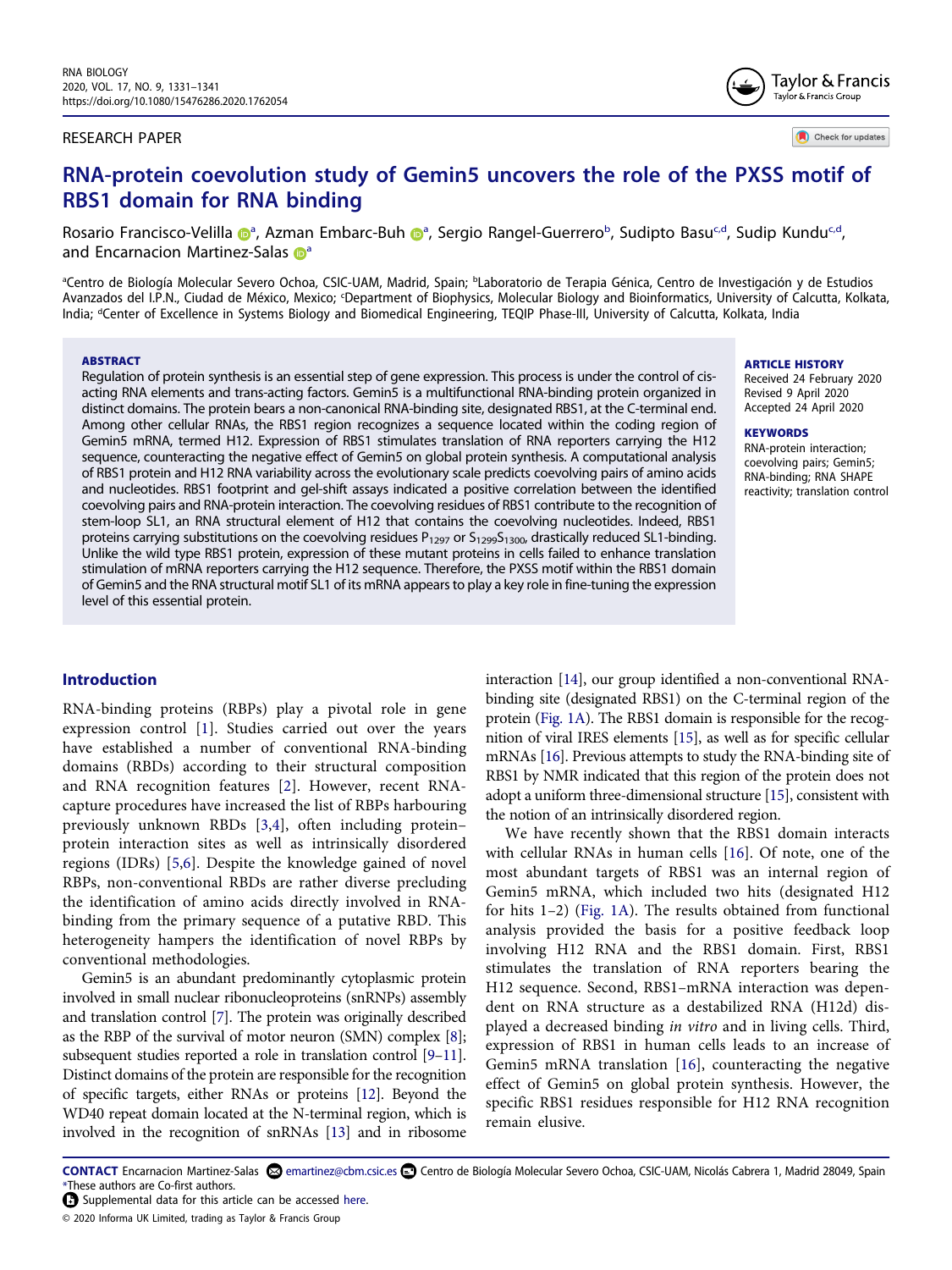

<span id="page-1-0"></span>**Figure 1.** Conservation of RBS1 domain of Gemin5, and coevolving pairs found between RBS1 and the Gemin5 mRNA. (A) Schematic of Gemin5 mRNA and its coding region. Numbers indicate the nucleotides flanking the H12 region on the mRNA and the amino acids flanking the RBS1 domain on the protein. Alignment of 15 Gemin5 sequences from mammals spanning the RBS1 domain (amino acids 1287-1400). Residues are coloured according to their degree of identity. The predicted αhelices and IDR regions are depicted above the sequence. Coevolving residues are marked with red asterisks. The red rectangle across the amino acid sequences depicts the most conserved zone of the IDR. (B) Protein-mRNA coevolving pairs displaying cosubstitution counts ≥3, and p-value < 0.001. RBS1 residues are numbered as in full-length Gemin5. For simplicity, the H12 RNA nucleotides are numbered taking as position 1 the nucleotide 3857 of the mature mRNA.

<span id="page-1-2"></span><span id="page-1-1"></span>Both, specific RNA motifs and secondary RNA structure play a crucial role for protein recognition, as reflected by the impact of synonymous mutations altering the effect of secondary structure on protein expression and protein interaction [[17](#page-10-14)]. Therefore, it follows that together with the amino acid sequence of RBPs, RNA structural motifs constrain the evolutionary selection of mRNA. Indeed, a driving force of coevolution in ribonucleoprotein (RNP) complex depends on biophysical interactions, revealing positional relationships preserved across evolutionary time scales [\[18\]](#page-10-15). The development of computational models analysing the association of proteins with extended RNA elements contributed to deciphering the mechanisms discriminating regulated from nonregulated mRNAs, besides revealing novel regulatory motifs [\[19](#page-10-16)]. Thus, studying the molecular determinants of the interaction between RBS1 and Gemin5 mRNA could provide hints for understanding the function of Gemin5 in gene expression control.

<span id="page-1-4"></span><span id="page-1-3"></span>This possibility prompted us to investigate RNA-protein coevolving pairs between RBS1 domain and H12 RNA. To this end, we took advantage of statistical computational methods that can predict coevolution pairs between a given protein and its RNA partner [[20\]](#page-10-17). Interacting positions between RNA and protein show correlated patterns of sequence evolution due to constraints imposed by the interaction that define epistasis between sites (in this case, amino

acids and nucleotides). Here we show that the residues located at the N-terminal region of RBS1 predicted to coevolve with its own mRNA are critical for RNA binding. The coevolving nucleotides are placed in the stem-loop SL1 of H12 RNA, a critical RNA element for the recognition by RBS1. Conversely, mutant RBS1 proteins carrying deletions or substitutions on the predicted coevolving residues drastically reduced RNA-binding capacity. Moreover, expression of the mutant proteins in human cells failed to stimulate translation compared to the RBS1-WT polypeptide when were co-expressed with RNA reporters carrying the Gemin5 sequence H12. Together, our results reveal that selection of variants during RNA-protein coevolution contributed to fine-tune the level of expression of this multifaceted factor.

#### **Results**

## **Protein-mRNA coevolving pairs within the RBS1 domain and the mRNA of Gemin5**

As previously reported, the RBS1 domain of Gemin5 contains a robust RNA-binding site able to recognize a coding region of its own mRNA (termed H12) in HEK293 cells [[16](#page-10-13)]. Of note, the specificity of this interaction was observed in the cellular context where RNA competitors are naturally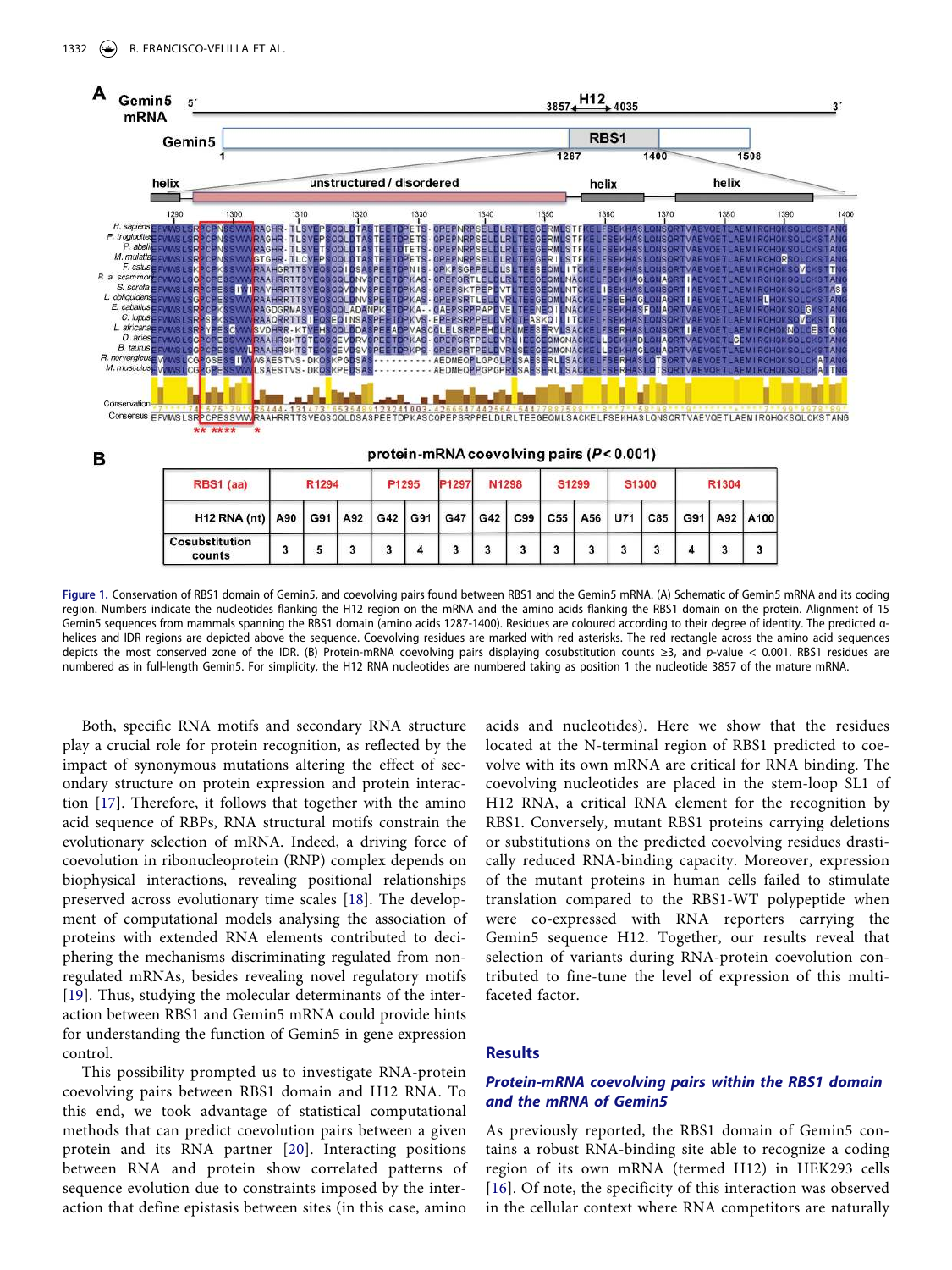present. To identify the residues involved in RNA recognition, we first analysed its amino acid sequence conservation. Amino acid sequence alignment of the RBS1 domain showed distinct degree of conservation across this region in mammalian species ([Fig. 1A\)](#page-1-0). In addition, the predicted structure of Gemin5 suggests that the RBS1 domain consists of a variable intrinsically disordered region flanked by helices, consistent with previous attempts to analyse the structure of this domain by NMR, indicating the lack of a unique three-dimensional structure [\[15](#page-10-12)]. Notably, besides the strong conservation of residues predicted to form helical structures, the amino-terminus of the unstructured region contains a relatively conserved tract of amino acids (positions 1295-1303). Another conserved region, rich in acidic residues, is located at the C-terminus of the IDR (residues 1342-1351).

<span id="page-2-0"></span>To infer the probable interacting sites between Gemin5 and its own mRNA, we detected coevolutionary signatures between the RBS1 domain of Gemin5 and its mRNA target site (H12) using a statistically robust computational method [\[21](#page-10-18)]. Detecting the coevolutionary site pairs involved four steps, (i) generating multiple sequence alignments for both Gemin5 protein and H12 RNA, (ii) predicting a phylogenetic tree using a combined alignment (Gemin5 and its own mRNA), (iii) inferring the evolutionary co-substitutions occurring in the internal branches of the phylogenetic tree and (iv) screening the statistically significant co-substitution pairs (coevolutionary site pairs) from the numerous site pairs obtained from step (iii). For detailed methodologies employed, refer to Materials and Methods. This robust analysis revealed 4506 initially co-substituted pairs, which were further screened through a rigorous computational and statistical pipeline giving finally 15 co-evolving pairs. The predicted 15 coevolving pairs consist of seven amino acids of RBS1 and 11 nucleotides of the H12 region of Gemin5 mRNA (nts 3857-4035 of the mRNA) ( $p < 0.001$ ) ([Fig. 1B](#page-1-0)). These coevolving pairs may include physically interacting residue or the residues very close to them  $(\pm 4$  amino acids or  $\pm 4$  nucleotides of the physically interacting pair). Interestingly, the coevolving amino acids of RBS1 stay close to each other at the N-terminal region of the unstructured moiety (residues RP-PNSS—R, 1294-1304) [\(Fig.](#page-1-0)  [1A,](#page-1-0) red asterisks), on the most conserved region of the IDR. Conversely, the coevolving nucleotides of H12 RNA were located between positions G42-A100 ([Fig. 1B](#page-1-0); for simplicity, position 1 of H12 RNA refers to nt 3857 of Gemin5 mRNA). These coevolving pairs were used as a guide to design various perturbations in the following sections.

# **RNA reactivity decrease in H12 upon incubation with RBS1 provides evidence for RNA-protein binding**

<span id="page-2-1"></span>Beyond nucleotide sequence, RNA structure plays a key role for protein recognition. In agreement with this, the hits of RBS1 identified in living cells were predicted to adopt stable secondary structure [\[16\]](#page-10-13). Therefore, we sought to analyse experimentally the impact of RNA structure for RBS1 interaction. To this end, we determined the H12 RNA secondary structure in solution by selective 2′-hydroxyl acylation analysed by primer extension (SHAPE) [\[22\]](#page-10-19). In this methodology, high reactive positions denote unpaired nucleotides, while non-reactive nucleotides

<span id="page-2-2"></span>are those forming base pairs in stems or engaged in long-range interactions, as well as those protected by proteins or other RNA ligands [[23](#page-10-20)]. Incorporating the normalized reactivity values into RNAstructure software resulted into the secondary structure model of H12 RNA [\(Fig. 2A\)](#page-3-0). This model highlights the presence of two stem-loops, designated SL1 (nt 1-123) and SL2 (nt 124- 171). SL1 adopts a Y shape, including two hairpins hold by a relative long stem, whereas SL2 folds as an internal bulge flanked by short stems.

Incubation of H12 RNA with purified His-RBS1 protein (50 nM) reduced the SHAPE reactivity of specific nucleotides located in SL1 (grey ovals in [Fig. 2B\)](#page-3-0), consistent with the observation that the nucleotides predicted to coevolve with RBS1 ([Fig. 1B\)](#page-1-0) are located in SL1. Thereby, there is a strong coincidence between statistically significant co-substitution counts and the SHAPE reactivity decrease on the coevolved nucleotides (±4 positions) upon incubation of the RNA with RBS1 ([Fig. 2B,](#page-3-0) black arrows). Moreover, a three-dimensional structure model of the SL1 region shows proximity of bases involved in RNA-protein coevolution [\(Fig. 2C](#page-3-0)).

We also noticed an increase of reactivity in the basal stem of SL1 (compare SHAPE reactivity in [Fig. 2A,](#page-3-0) B), suggesting that upon binding of the RBS1 polypeptide the RNA structure of this region is destabilized. In addition, moderate reactivity changes on SL2 were observed. In summary, these results indicated that RBS1 associates mainly to the SL1 region of H12 RNA coincident with the coevolved nucleotides.

# **Mapping RBS1 interaction with H12 RNA uncovers two recognition sites**

The results derived from the RBS1 footprint prompted us to evaluate the structural motifs found in H12 RNA regarding the capacity to interact with RBS1. To this end, we generated two transcripts, designated SL1 (nt 1-123), and SL2 (nt 124- 171) ([Fig. 3A\)](#page-4-0). Uniformly labelled probes H12, SL1, and SL2 were incubated with increasing amounts of purified His-RBS1, and the RNA-protein complexes were fractionated in native gels. Quantification of the retarded complexes relative to the free probe indicated that RBS1 showed dose-dependent RNA-binding ability towards H12 RNA [\(Fig. 3A](#page-4-0)), in agreement with previous studies [\[16\]](#page-10-13). In accordance with the results of the coevolution study and the footprint assay, SL1 probe retained the capacity to interact with RBS1, albeit with lower efficiency than H12 RNA. Similarly, RBS1 exhibited a decreased RNA-binding capacity towards SL2 compared to H12 RNA ([Fig. 3A](#page-4-0)). However, retarded complex formation in the gel-shift assay of RBS1 with probe SL2 was lower than SL1 at high protein concentration, suggesting that SL1 is the preferential motif recognized by RBS1 in H12 RNA.

Beyond differences in the RNA-binding capacity depending on the RNA counterpart, we noticed that the number of retarded complexes increased in a dose-dependent manner with protein concentration [\(Fig. 3B\)](#page-4-0). This is especially remarkable for H12 and SL1 RNAs that yield several super-shifts at saturating concentration, while SL2 shows one super-shift. These observations suggest that assembly of RNA-RBS1 complexes could consist of several units of protein/RNA depending on the number of stemloops present in the RNA and the protein concentration.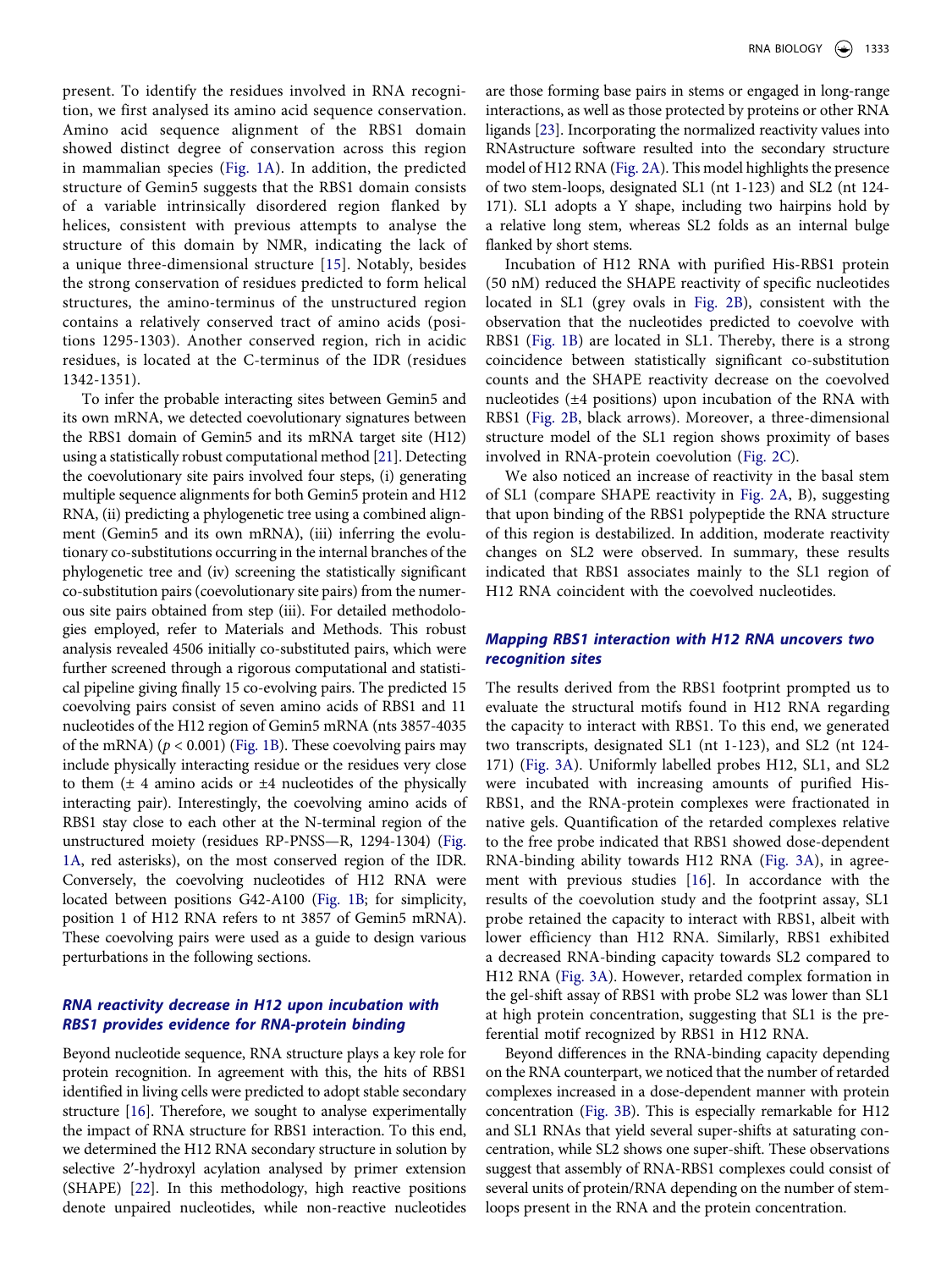

<span id="page-3-1"></span><span id="page-3-0"></span>**Figure 2.** Local flexibility changes on H12 RNA upon incubation with RBS1 protein. (A) Secondary structure of naked H12 RNA according to RNAstructure software [\[38\]](#page-10-21) incorporating the values of SHAPE reactivity. Nucleotides are coloured according to their reactivity, numbers are indicated every 10 nt. Stem-loops SL1 and SL2 are indicated. (B) Secondary structure of H12 RNA according to SHAPE reactivity upon the incubation with His-RBS1 protein (50 nM). Grey ovals indicate RNA regions with lower reactivity upon RBS1 incubation, while the empty oval represents regions with increased reactivity compared to free RNA. Black arrows mark the position of nucleotides coevolving with the RBS1 region of Gemin5 protein. (C) RNA structure model of SL1 imposing SHAPE reactivity values. Red ribbons and black letters depict nucleotides which are spatially close to each other and are involved in RNA–protein interaction.

Next, to analyse the RNA-binding specificity of RBS1 we used two additional probes, RNA2 and RNA3. Gel shift assays conducted with RNA2 only produced retarded complexes at high protein concentration (5 and 10 µM) ([Fig. 3C](#page-4-0), left panel), in marked difference with H12, SL1, or SL2 RNAs [\(Fig. 3B](#page-4-0)). Moreover, labelled RNA3 failed to produce retarded complexes with RBS1 even at the highest protein concentration [\(Fig. 3C,](#page-4-0) right panel). Along this line, previous data have shown that the protein fails to interact with the H34 RNA in vitro [\[16](#page-10-13)]. All together, we conclude that the RBS1 protein has the capacity to interact with distinct RNAs with different affinity and specificity.

# **Deletion of the RBS1 coevolving residues diminished binding with SL1 RNA**

Next, we focused our attention to the protein determinants for RNA-binding. The coevolution study identified seven amino acids (RP-PNSS—R, 1294-1304) within the most N-terminal region of RBS1 [\(Fig. 1B\)](#page-1-0). Thus, we asked if this short region of the protein could be responsible for RNA interaction. Thereby we generated a His-tagged RBS1 N-terminal deletion protein, RBS1<sub>ΔPNSSVWVR</sub>, which lacks the putative coevolving amino acids ([Fig. 4A](#page-5-0)). Gel-shift assays carried out with H12 probe showed that RBS1<sub>APNSSVWVR</sub> reduced the binding capacity about twofold at saturating protein concentration ([Fig. 4B](#page-5-0)), indicating that the coevolved residues are important determinants of RNA binding.

To further investigate if this protein region also determines the recognition of the individual H12 RNA stem-loops, we performed gel-shift assays using SL1 and SL2 probes. RBS1<sub>APNSSVWVR</sub> displayed a decreased retarded complex formation with the SL1 probe compared to the RBS1-WT protein [\(Fig. 4B\)](#page-5-0), resembling the result observed with H12 RNA. In contrast, no differences in binding to SL2 probe were observed ([Fig. 4B\)](#page-5-0), suggesting the existence of other motifs in RBS1 preferentially interacting with SL2.

To explore the possibility that the coevolving residues are the ones responsible for the interaction with SL1, we generated the  $RBS1_{1326}$  protein that maintains the putative coevolving residues but lacks the C-terminal region ([Fig. 4A\)](#page-5-0). Incubation of RBS1<sub>1326</sub> with H12 RNA showed a decreased retarded complex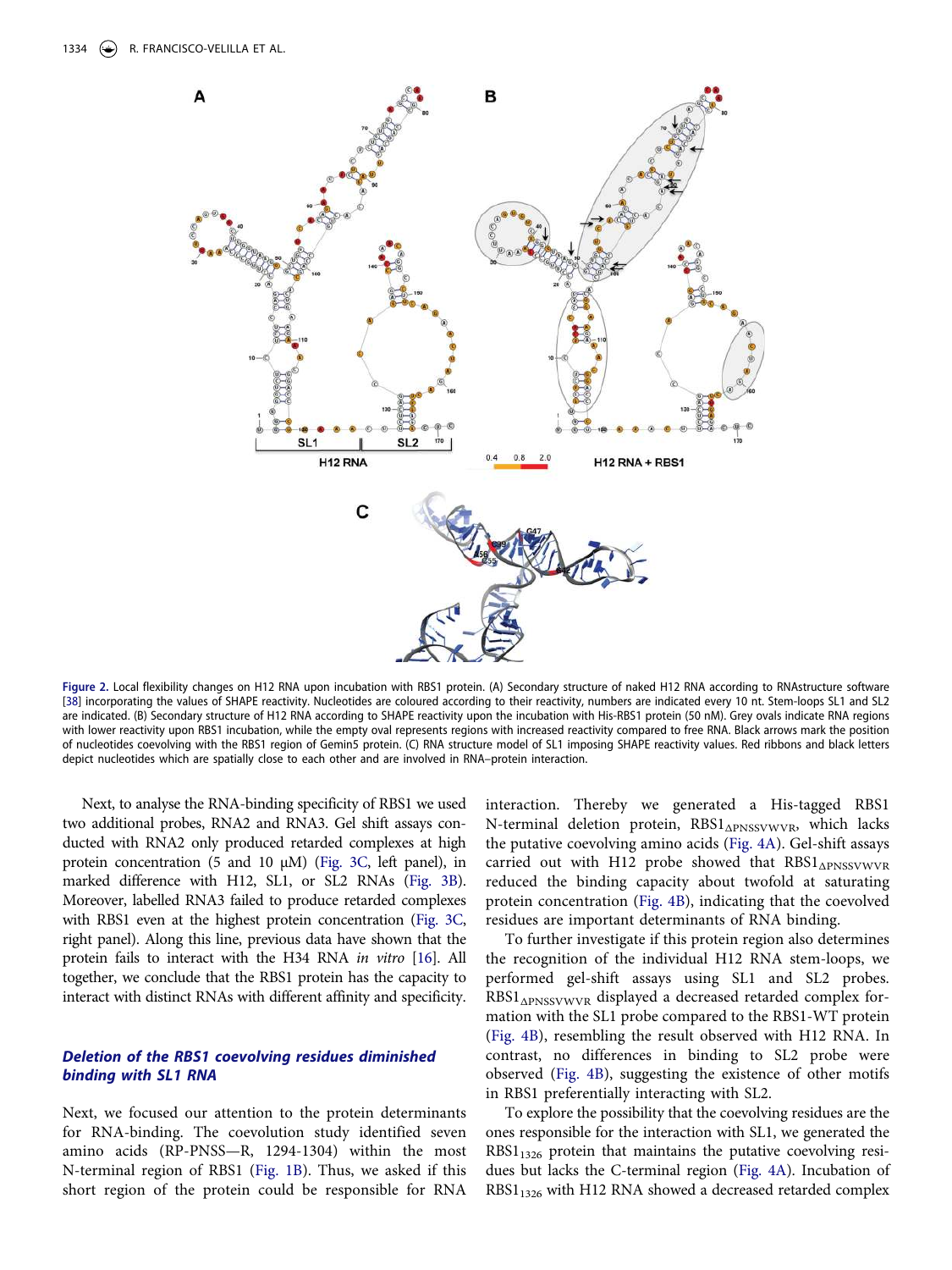

<span id="page-4-0"></span>**Figure 3.** Gel-shift analysis of RNA structural motifs with RBS1. (A) Schematic representing the H12 probes used in the assay (top). (Bottom) Graph representing the adjusted curves obtained from the quantification (mean ± SD) of three independent gel-shift assays using H12, SL1, and SL2 probes incubated with increasing amounts of His-RBS1 protein. (B) Representative examples of the gel-shift assays conducted with labelled H12, SL1 or SL2 RNAs. (C) Gel-shift assays conducted with labelled RNA2 (encompassing nucleotides 4204-4259 of Gemin5 mRNA), and RNA3 (UUUCCUUU synthetic RNA).

formation [\(Fig. 4C](#page-5-0)), indicating that other RNA binding motifs in RBS1 could participate in the interaction with H12 RNA, in concordance with the results of the interaction between RBS1<sub>APNSSVWVR</sub> and SL2. However, the binding of RBS1<sub>1326</sub> to SL1 RNA is fairly similar to RBS1-WT protein [\(Fig. 4C](#page-5-0)), strongly suggesting that the coevolving residues of the protein are responsible for the interaction with SL1.

# **The PXSS motif of RBS1 determines its RNA-binding capacity**

Since the N-terminal domain of RBS1 was sufficient to recognize SL1 RNA, we sought to identify the residues responsible for the interaction. To this end, we analysed the conservation of the region spanning coevolving residues among vertebrata species (Fig. S1). Variant positions such as  $R_{1294}$  and  $P_{1295}$  showed G, T, E, K, or S and N, R, D, H, or S substitutions, respectively, suggesting that the protein can tolerate the presence of different type of amino acids at these positions. Amino acid sequence alignment revealed that  $N_{1298}$  accepted positive and negatively charged residues, as well as L, V, or G; this position is assigned X (for any residue). Likewise,  $R_{1304}$  tolerated substitutions to L, T, A, P, W, G, N, or H. In contrast to these positions, we noticed that  $P_{1297}$ ,  $S_{1299}$ , and  $S_{1300}$  were less tolerant to changes, both in number and type of amino acid (Fig. S1). Taken together, these data pointed to the strongly conserved PXSS motif as the candidate to investigate its relevance for RNA binding.

Hence, we generated two His-tagged RBS1 proteins carrying the sequence ENSS (construct P/E), or PNDD (construct SS/DD) [\(Fig. 5A](#page-5-1)).  $P_{1297}$  or  $S_{1299}S_{1300}$  were substituted by E or D, respectively, two residues with chemical properties absent in vertebrata species at these positions. Gel-shift assays carried out with these proteins and H12 RNA revealed clear differences with RBS1-WT. The protein carrying the single P/E substitution showed a decreased affinity for the RNA, resulting in about 50% of retarded probe at the maximum protein concentration ([Fig. 5B](#page-5-1)). Furthermore, the double substitution SS/DD drastically reduced its RNA-binding capacity, requiring higher protein concentration to form retarded complexes, which in all cases were below 50% compared with the wild type protein ([Fig. 5B\)](#page-5-1). We conclude that  $S<sub>1299</sub>$  and  $S<sub>1300</sub>$  in the PXSS motif play a critical role on the H12-binding capacity of RBS1.

Next, to better understand the influence of the conserved residues  $P_{1297}$ ,  $S_{1299}$  and  $S_{1300}$  for RNA-binding we performed gel-shift assays using the P/E and SS/DD RBS1 proteins with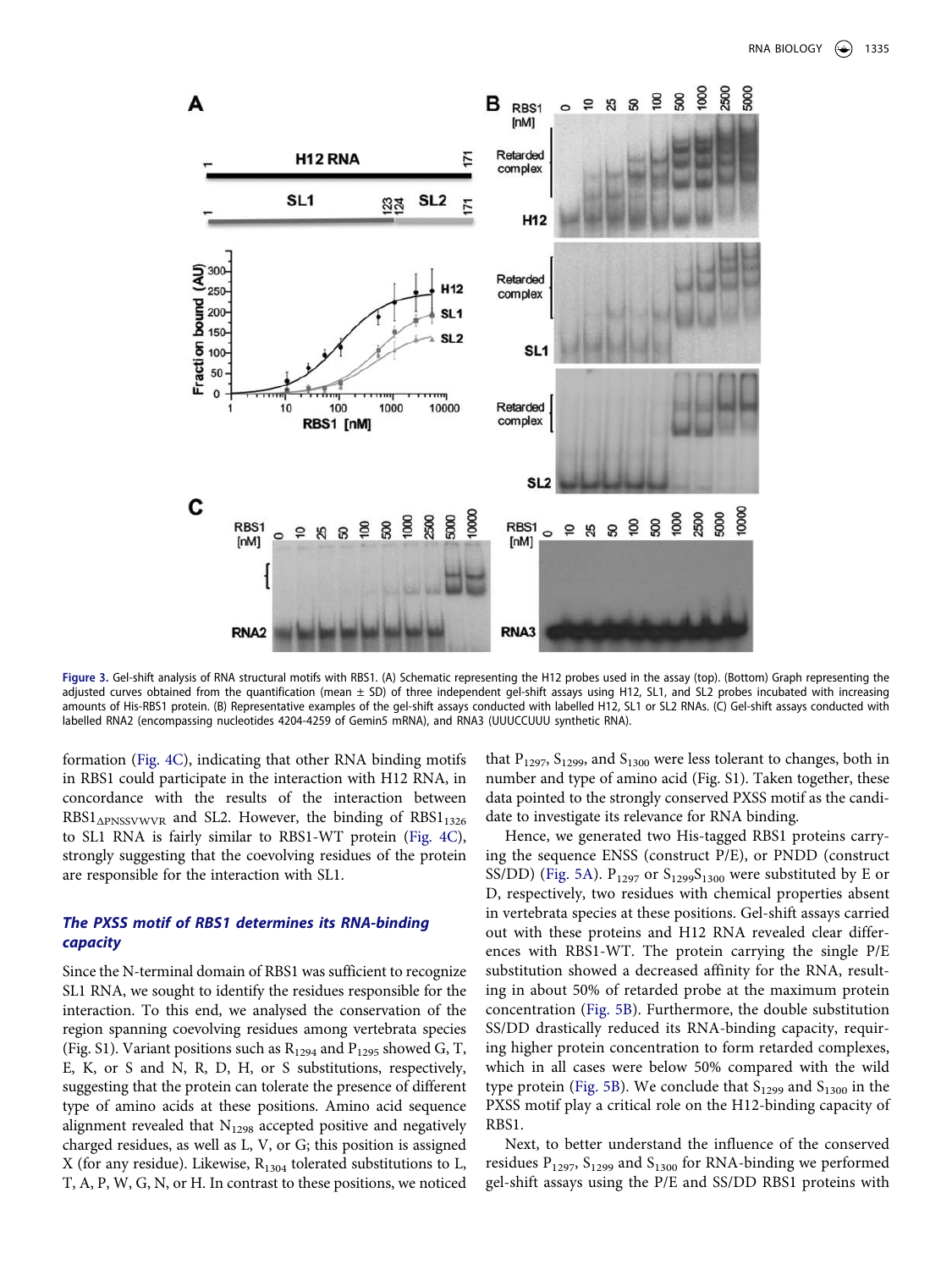

<span id="page-5-0"></span>**Figure 4.** RBS1 constructs carrying deletions of the N-terminal or C-terminal residues exhibit different RNA-binding capacity. (A) Schematic representing different versions of His-RBS1 protein used in gel-shift analysis. (B) Graph representing the adjusted curves obtained from the quantification (mean ± SD) of three independent gel-shift assays using H12, SL1, or SL2 probes incubated with increasing amounts of RBS1-WT (black line) or RBS1<sub>ΔPNSSVWVR</sub> (green line) proteins. Representative examples of the gel-shift assays conducted with labelled H12, SL1, or SL2 with RBS1<sub>APNSSVWVR</sub> probes (right panel). (C) Graph representing the adjusted curves obtained from the quantification (mean  $\pm$  SD) of independent assays using H12 or SL1 probes incubated with increasing amounts of RBS1-WT (black line) or RBS1<sub>1326</sub> (brown line) proteins. Representative examples of the gel-shift assays conducted with labelled H12 or SL1 probes with RBS1<sub>1326</sub> (right panel).



<span id="page-5-1"></span>**Figure 5.** RBS1 substitution mutants display lower RNA-binding capacity. (A) Schematic depicting the substitution His-RBS1 proteins used in gel-shift analysis. (B) Graph representing the adjusted curves obtained from the quantification (mean  $\pm$  SD) of independent assays using H12 or SL1 probes incubated with increasing amounts of RBS1-WT (black line), P-E (blue line) or SS-DD (red line) proteins. Representative examples of the gel-shift assays conducted with labelled H12 or SL1 with SS-DD or P-E proteins (right panels).

transcript SL1, which contains all the nucleotides involved in coevolution. The results indicated the same trend with SL1 than with H12, requiring higher protein concentration to

achieve 50% of RNA fraction bound [\(Fig. 5B\)](#page-5-1). These results strongly suggest that PXSS motif forms part of the RNAbinding site of RBS1.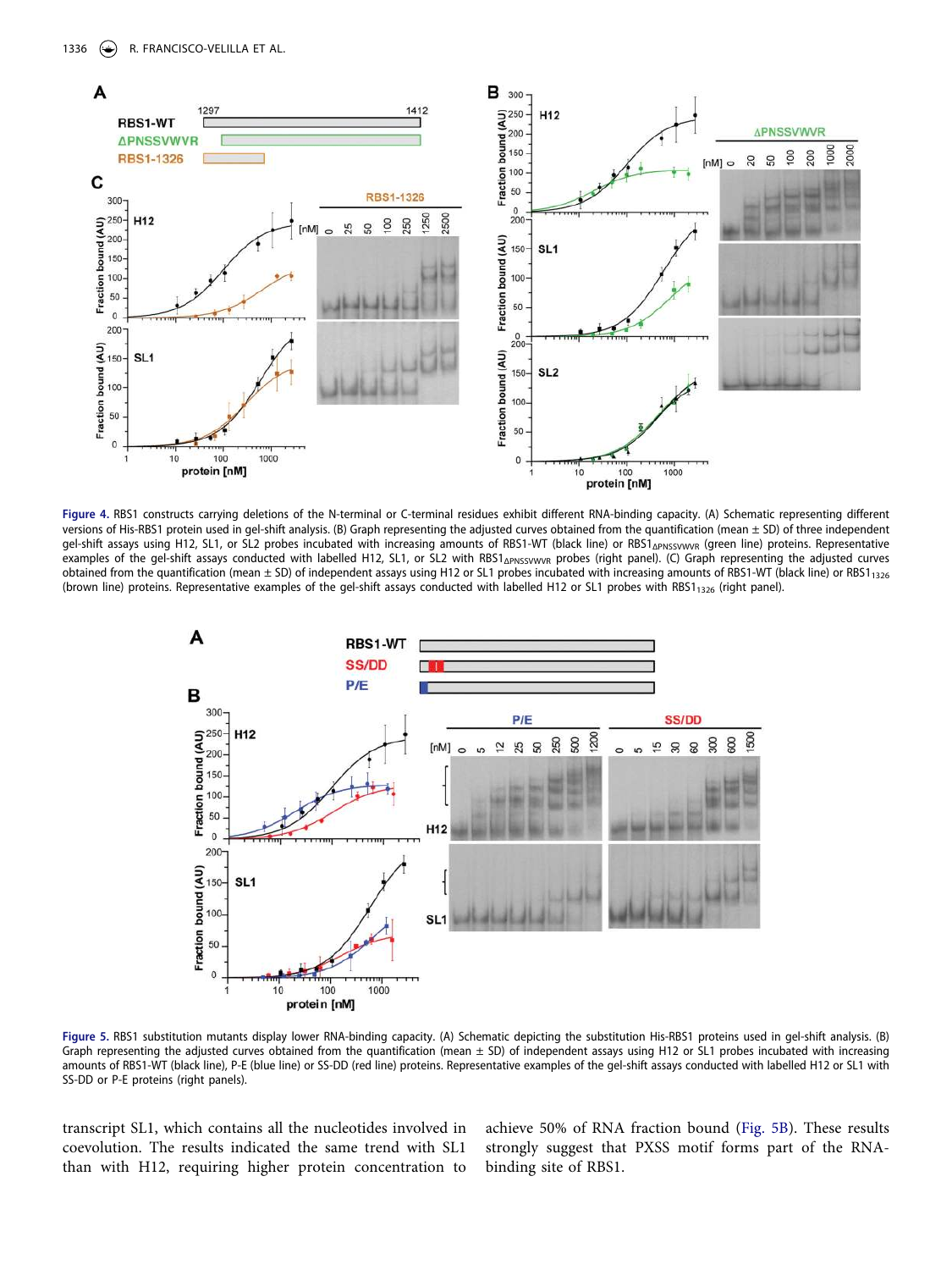# **The PXSS motif of RBS1 mediates the counteracting effect of Gemin5 in translation control**

We have recently shown that Gemin5 selectively stimulates translation of its own mRNA via recognition of the H12 sequence through the RBS1 domain [[16](#page-10-13)]. This function relies on the RBS1 domain since expression of RBS1 polypeptide in human cells leads to higher levels of Gemin5. Therefore, since the RBS1 mutants SS/DD and P/E showed a marked decrease in RNA-binding affinity, we set up to determine whether the decrease in binding observed in vitro could modify translation efficiency in living cells. To this end, HEK293 cells were cotransfected with different constructs that express RBS1 wild type protein, or the mutant versions SS/DD and P/E fused to the TAP epitope. In addition, we used two reporter mRNAs. The H12-luc contains the RBS1 target sequence H12 at the 3ʹ end of the luciferase, allowing measurement of the effect of the expressed proteins depending on their ability to interact with H12 sequence. The cap-luc construct, which lacks any Gemin5 sequences, serves as a control to normalize the levels of luciferase activity produced from H12-luc [\(Fig. 6A](#page-6-0)). The expression of the proteins was verified by immunoblotting, using tubulin as loading control ([Fig. 6B](#page-6-0)). In agreement with previous results [\[16](#page-10-13)], the activity of luc-H12 construct was higher than cap-luc (120%) in control cells, only expressing the TAP epitope. Expression of the RBS1 polypeptide enhanced translation of the reporter H12-luc relative to capluc, compared to control cells ([Fig. 6C](#page-6-0)). However, expression of the RBS1 mutants SS/DD or P/E failed to stimulate translation of the luc-H12 RNA, relative to the wild type protein [\(Fig. 6C](#page-6-0)). Therefore, we conclude that the PXSS motif of RBS1

domain is required to stimulate translation of RNAs that contain the H12 sequence. This effect depends on the recognition of the H12 region of Gemin5 mRNA by the RBS1 domain.

In summary, our study has identified the coevolving residues of the RBS1 domain of Gemin5 as the residues responsible for the specific recognition of its own mRNA, providing a direct evidence of the coevolution of Gemin5 and its mRNA that, in turn, regulates its own translation.

# **Discussion**

Gemin5 performs different functions depending on the domain of the protein involved and the counterpart targets [\[7](#page-10-5)]. Besides its role in the assembly of spliceosomal snRNPs [\[8](#page-10-6)], Gemin5 performs an important function in translation control. Thus, Gemin5 associates through its N-terminal domain to the ribosomal 60S subunit, downregulating global protein synthesis [\[14](#page-10-11)]. On the other hand, the C-terminal domain harbours a robust RNA-binding site (RBS1) which interacts with its mRNA stimulating its own translation [[16](#page-10-13)]. This interaction has profound implications helping to fine tune the level of Gemin5 protein.

The physical interaction identified between the Gemin5 mRNA and its RBS1 domain led us to hypothesize that these counterparts could have coevolved. Computational analysis identified statistically significant co-substitution counts indicating signatures of coevolving pairs. Furthermore, additional observations support the coevolution of these separate elements. First, the seven amino acids that coevolve with RNA



<span id="page-6-0"></span>**Figure 6.** RBS1 substitution mutants lose the stimulatory effect on H12-dependent translation. (A) Schematic representing the proteins and RNA reporters expressed in HEK293 cells. (B) Expression of the TAP fusion peptide (Ctrl), RBS1-WT, SS-DD, and P-E proteins were immunodetected with anti-CBP. Tubulin was used as loading control. (C) Normalized luciferase activity obtained for luc-H12 mRNA relative to cap-luc transcript in cells expressing Ctrl, RBS1-WT, SS-DD, or P-E proteins. Values represent the mean  $\pm$  SEM (\*p < 0.05, \*\*p < 0.01, \*\*\*p < 0.001 by Student's t-test).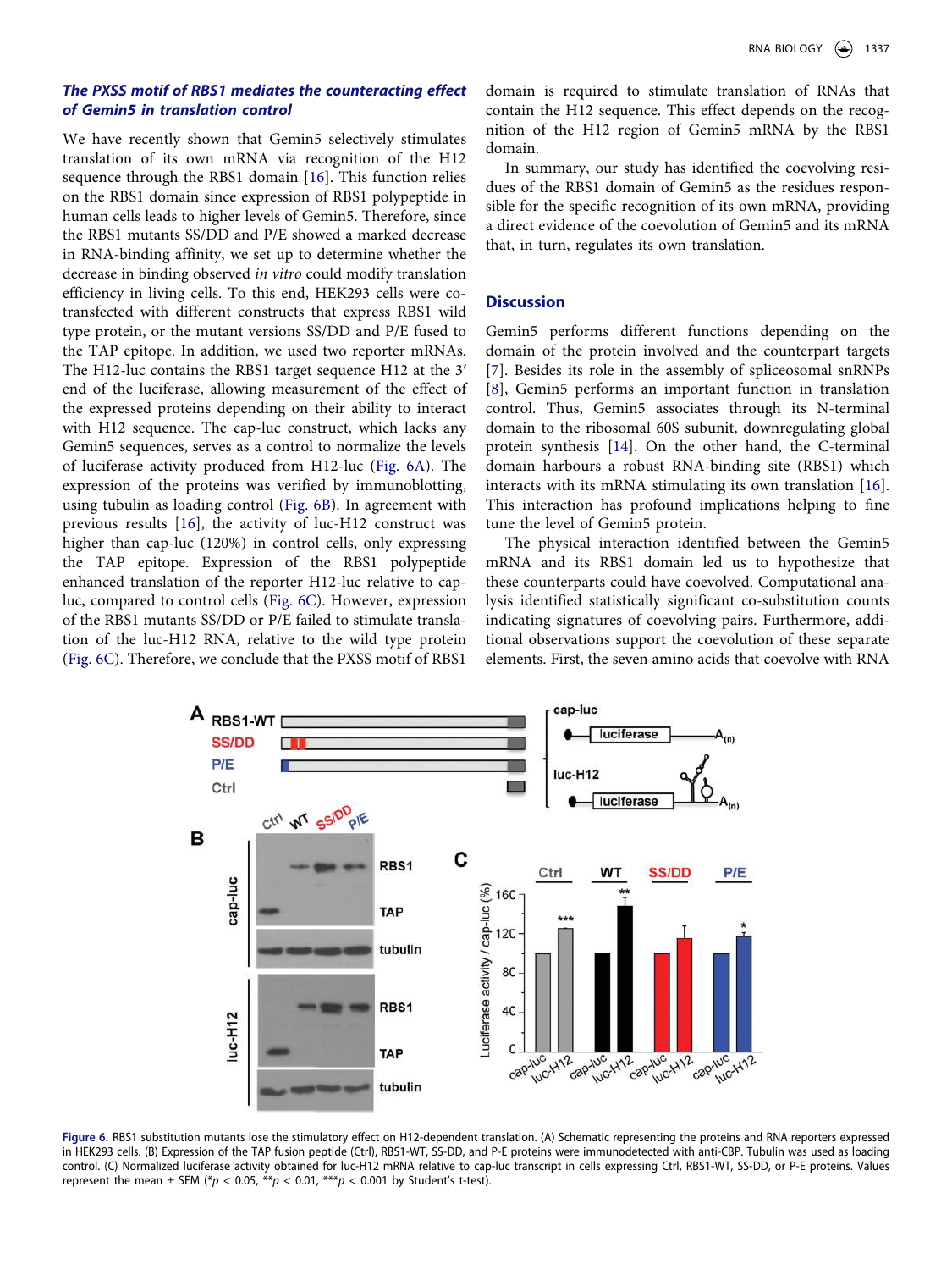are close to one another, suggesting the existence of an RNAbinding motif located at the N-terminal moiety of RBS1. Consistent with this finding, previous data showed that deletions of 10 or 43 residues in the most RBS1 N-termini produced a drastic reduction in the binding to domain 5 of FMDV IRES [[15\]](#page-10-12). Second, the coevolving RNA nucleotides are situated in the first half of H12 RNA, within SL1 stemloop. This RNA region contains the bases which exhibited a marked reduction of SHAPE reactivity observed in the RBS1 footprint assay. The proximity of these nucleotides on the three-dimensional structure model of SL1 RNA ([Fig. 2C\)](#page-3-0) could imply that there is a selection of nucleotide substitutions within the RBS1 interaction region identified in the footprint assay. Third, LocARNA [\(http://rna.informatik.uni](http://rna.informatik.uni-freiburg.de)[freiburg.de](http://rna.informatik.uni-freiburg.de)) alignment obtained for two RBS1 sequence clades (Primates and Suidae) indicated that predicted base pairs on the RNA secondary structure are highly conserved (data not shown).

<span id="page-7-1"></span>Previous work has established that RNA structure plays a critical role in discriminating RNA–protein interactions, including the recognition of its own mRNA as shown for fragile X mental retardation protein (FMRP) [\[24](#page-10-22)[,25](#page-10-23)]. In this regard, the RNAs recognized by RBS1 domain do not contain a consensus sequence. On the contrary, the RNA targets were enriched in secondary structured elements [\[16\]](#page-10-13). Reinforcing this observation, a destabilized H12d RNA, mapped by SHAPE (Fig. S2), revealed about 30% reduced binding to RBS1 domain in vitro, and also to Gemin5 in living cells [\[16](#page-10-13)], relative to H12 RNA. Hence, RNA secondary structure strongly affects RBS1-H12 interaction.

Although the preferential RNA motif inside H12 recognized by RBS1 is SL1, other RNA motifs can contribute to RBS1 interaction. For instance, RBS1 binds to SL2 in gel-shift assays, albeit to lower extent than H12 or SL1 [\(Fig. 3](#page-4-0)), and data from RBS1 footprint showed a SHAPE reactivity decrease within SL2 ([Fig. 2B](#page-3-0)). The positions with significant modifications of SHAPE reactivity are largely coincident with the nucleotides of hit 2 observed in the Gemin5 mRNA interacting with RBS1 in living cells [[16](#page-10-13)] (Fig. S3).

<span id="page-7-2"></span>RBS1 differs from the IDRs of well-established proteins in the absence of RGG boxes, RS dipeptides, G-rich tracts, as well as high content of aromatic residues (F, W, Y, H) [[26](#page-10-24)]. A prominent feature of the non-conventional RBS1 domain is that all the coevolving amino acids reside on the most conserved moiety of the IDR, suggesting that these residues are important for RNA-binding. Accordingly, deletion of these residues as well as substitution to amino acids with different chemical properties, concur with a strong reduction of RNAbinding capacity. Our study shows that  $P_{1297}$ ,  $S_{1299}$ , and  $S_{1300}$ are crucial for H12 and SL1 binding ([Fig. 5](#page-5-1)), suggesting that the PXSS motif forms part of the RNA-binding site involved in its own mRNA interaction. Expression of the P-E and SS-DD mutant proteins in living cells, did not enhance H12 dependent translation as the RBS1 wild type protein [\(Fig. 6](#page-6-0)), indicating that the binding to H12 region in the cell is also reduced, as it occurs in vitro. We envision that understanding of intrinsic features of the non-canonical RBD of RBS1 could provide the basis for the identification of RBPs carrying similar motifs. The coevolving residues identified in this study are evolutionary conserved (Fig. S1), suggesting that the inherent sequence diversity of this region is neutralized by the need for conservation of functional elements.

Our results led us to propose that the PXSS motif of RBS1 and the SL1 stem-loop of H12 form part of key elements involved in regulating Gemin5 cellular levels ([Fig. 7A](#page-7-0)). Modification of one of these elements has an effect on this regulatory mechanism. Indeed, the destabilization of the RNA secondary structure in the stem-loop SL1 of H12 (H12d mutant) hampers the association to RBS1 and fails to stimulate H12-dependent translation ([Fig. 7B](#page-7-0)). Conversely,



<span id="page-7-0"></span>**Figure 7.** Model depicting the role of RBS1 domain of Gemin5 on H12-dependent translation. The RBS1 domain of Gemin5 recognizes the SL1 stem–loop of H12 sequence in Gemin5 mRNA through the PXSS motif, regulating its translation (A). Alteration on the mutual elements involved in RBS1-H12 interaction, such as the loss of RNA secondary structure in SL1 (H12d) (B) or the substitution of residues PXSS (C), hampers the selective translation stimulation of the Gemin5 mRNA.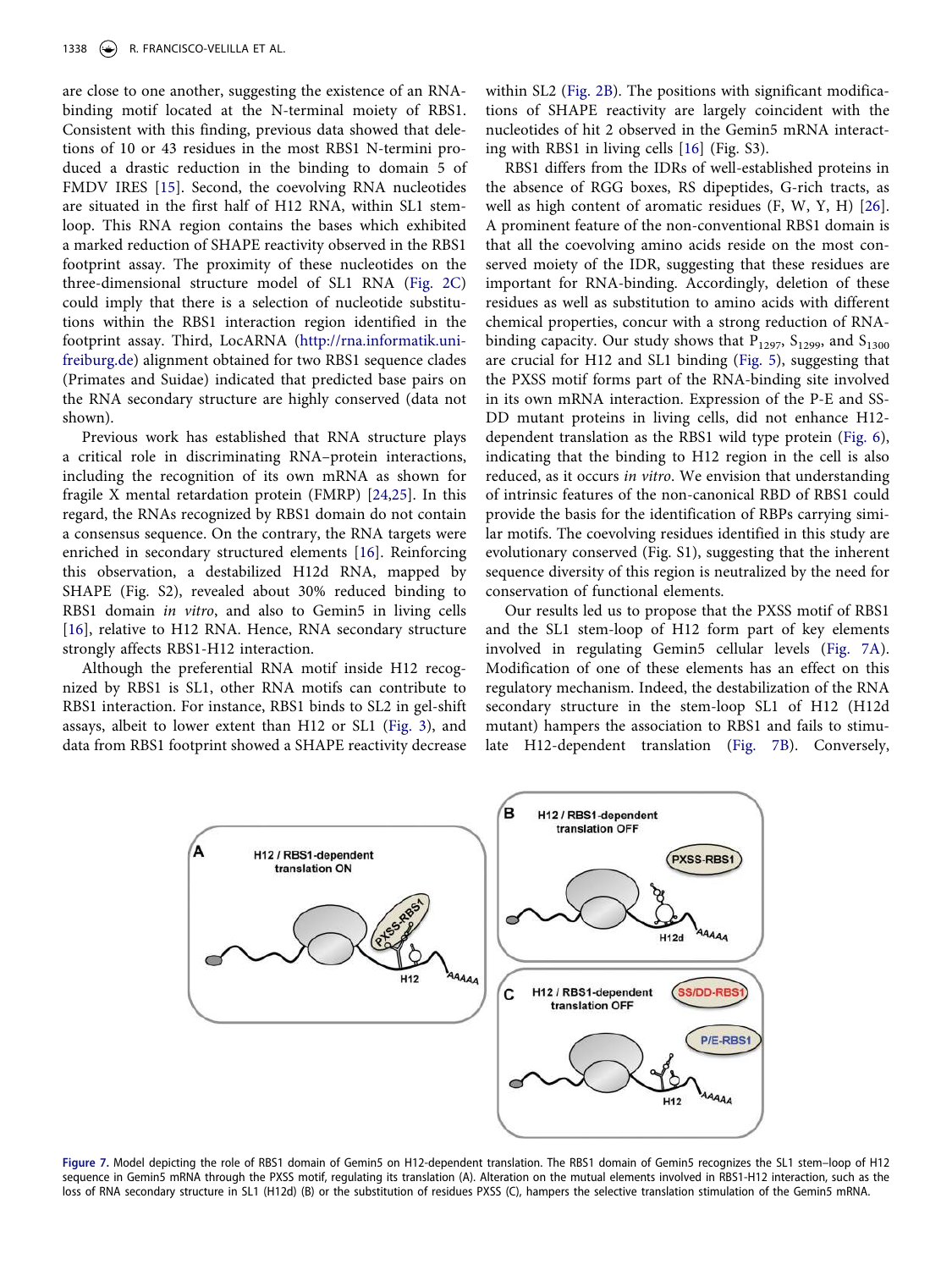alterations on the PXSS motif of RBS1 impair the interaction with H12 and SL1, and abrogate the stimulatory effect on translation [\(Fig. 7C\)](#page-7-0). In summary, the RNA-protein coevolution study of Gemin5 allowed the discovery of the PXSS motif of RBS1 domain as a critical region for RNA-binding. In turn, this motif plays a key role fine-tuning the cellular levels of Gemin5.

### **Materials and methods**

### **Computational analysis of coevolving pairs**

<span id="page-8-0"></span>Gemin5 protein and their respective mRNA sequences were downloaded from both Uniprot [[27](#page-10-25)] and NCBI. Partial sequence data or hypothetical entries were discarded. Finally, sequence data from 60 organisms falling under Vertebrata are used for our analysis. The mRNA target region relevant for our study is H12 (nt 3857-4035) and the RBS1 region (aa 1287-1400) of Gemin5. The working pipeline follows four basic steps: (i) generating a multiple alignment using ClustalW [\[28\]](#page-10-26), (ii) The multiple sequence alignment is used to build a phylogenetic tree using MEGA7 [[29](#page-10-27)], (Maximum Likelihood, BioNJ tree, GTR Model, 1000 bootstrap replicates) (iii) tracing out the evolutionary substitutions in the internal branches, and extraction the statistically significant co-evolving site pairs.

<span id="page-8-2"></span><span id="page-8-1"></span>The phylogenetic tree along with the alignment was fetched into BaseML program of PAML package to infer the posterior probabilities of the ancestral nucleotides at the internal nodes of the tree. Nucleotides possessing higher posterior probabilities are used to reckon substitution. The next step was to build a matrix where the columns represent the amino acid sites of Gemin5 protein and the nucleotide sites of Gemin5 mRNA, while the row represents the branches of the phylogenetic tree. If the  $x<sup>th</sup>$  amino acid (nucleotide) of Gemin5 gets substituted at the  $y<sup>th</sup>$  branch of the phylogenetic tree, we have designated  $A_x^y = 1$  else it remains 0. In this way, a matrix is generated where the observed co-substitution counts for  $(E_{x,y})_{obs}$  for a site pair  $(x, y)$  is the count of the number of branches in which i and  $j$  is simultaneously substituted. A null distribution is obtained by randomizing the original matrix keeping the sum of the row (imposing similar evolutionary pressure on all the sites for a branch) and column (imposing similar evolutionary pressure on a single site along the divergence time scale) as constants using the Curveball algorithm [\[30](#page-10-28)]. Similarly, for a random matrix, we estimate the  $(E_{x,y})_{rand}$ . After 1000 randomization, we extract out the pairs where  $(E_{x,y})_{obs}$  is significantly greater than  $(E_{x,y})_{rand}$  ( $p < 0.001$ ) using one-tailed T-test. Only those pairs that come out from this stringent filtering criteria [[21\]](#page-10-18) are further proceeded with experimental validation. This analysis revealed 4506 initially co-substituted pairs. Further screening through the above mentioned computational and statistical pipeline resulted in 15 co-evolving pairs (cosubstitution counts  $\geq$  3).

#### <span id="page-8-3"></span>**Constructs**

The constructs encoding the RBS1 domain of Gemin5 (pETM-11-RBS1, and pcDNA3-RBS1-CTAP), and H12 RNA (pGEM3-H12) were described [[16](#page-10-13)]. The plasmid expressing the N-terminal deletion RBS1<sub>ΔPNSSVWVR</sub> protein (pET- $RBS1_{\Delta PNSS VWVR}$  was generated inserting the sequence obtained by PCR from pcDNA3-Xpress-G5 [\[14\]](#page-10-11) in the vector pET-M-11 via NcoI/XhoI, using the oligonucleotides described in Table S1. Constructs expressing  $RBS1_{1326}$ (pETM-11-RBS1-1326), and the substitution mutants (pETM-11-RBS1-P/E, pETM-11-RBS1-SS/DD, pcDNA3- RBS1-P/E-TAP, and pcDNA3-RBS1-SS/DD-TAP) were generated by the QuikChange mutagenesis procedure (Agilent Technologies) with the pairs of primers described in Table S1.

Constructs encoding H12 RNA stem-loops (pGEM3-SL1 and pGEM3-SL2) were obtained inserting the corresponding sequence into the pGEM3 vector via EcoRI/BamHI. For pGEM3-SL1, the SL1 sequence was amplified by PCR from pcDNA3-Xpress-G5 using the pair of primers described in Table S1. The constructs pGEM3-SL2 and RNA2 were obtained annealing the primers indicated in the Table S1. Oligonucleotides were purchased from Sigma and Macrogen, and all the plasmids were confirmed by DNA sequencing (Macrogen).

### **Expression and purification of proteins**

Escherichia coli BL21 transformed with plasmids pETM-11-RBS1 (His-RBS1 wild type), pET-RBS1<sub>APNSSVWVR</sub>, pETM-11-RBS1 -1326, pETM-11-RBS1-P/E, and pETM-11-RBS1-SS/DD growing at 37ºC were induced with IsopropylβD-1-thiogalactopyranoside (IPTG) 0.5 mM during 2 h. Bacterial cell lysates were prepared in binding buffer (20 mM  $\mathrm{NaH}_2\mathrm{PO}_4$ , 500 mM  $\mathrm{NaCl}$ , 20 mM Imidazole), and cell debris was eliminated by centrifugation at 16,000 g 30 min at 4ºC twice. The clear lysates were loaded in His-GraviTrap columns (HealthCare) and the recombinant proteins were eluted using imidazole 500 mM. Proteins were dialysed against phosphate buffer pH 6.8, 100 mM NaCl, 1 mM EDTA, 1 mM DTT, and stored at −20ºC in 50% glycerol [\[15](#page-10-12)]. The purified proteins were analysed by SDS-PAGE.

#### **SHAPE reactivity reactions**

<span id="page-8-5"></span><span id="page-8-4"></span>Prior to treatment, in vitro synthesized H12 RNA was prefolded by heating at 95°C for 2 min, snap cooling on ice for 2 min, and subsequently incubated in a final volume of 18 μl of folding mix (100 mM HEPES pH 8.0, 100 mM NaCl, 5.25 mM  $MgCl<sub>2</sub>$ ) for 20 min at 37°C [\[31\]](#page-10-29). Prefolded RNA (2 pmol) was incubated with 6.5 mM NMIA (Thermo Fisher Scientific) for 30 min, at 37ºC [[32\]](#page-10-30). Untreated RNA was incubated with DMSO. Treated and untreated RNAs were precipitated and finally resuspended in 0.5X TE (10 μl). For SHAPE probing of RNA in the presence of RBS1, RNAprotein complexes were assembled during 15 min at 37ºC in folding buffer in the presence of RBS1 (50 nM), according to the RNA–protein interaction data obtained from gel-shift assays.

<span id="page-8-6"></span>Treated and untreated RNA (2 pmol) was incubated with the fluorescent primer 5ʹ-NED-TAGCCTTATGCAG TTGCTCTCC (0.1 µM) at 65°C for 5 min, then at 35°C 5 min, and 4ºC 1 min [[33](#page-10-31)]. Primer extension reactions were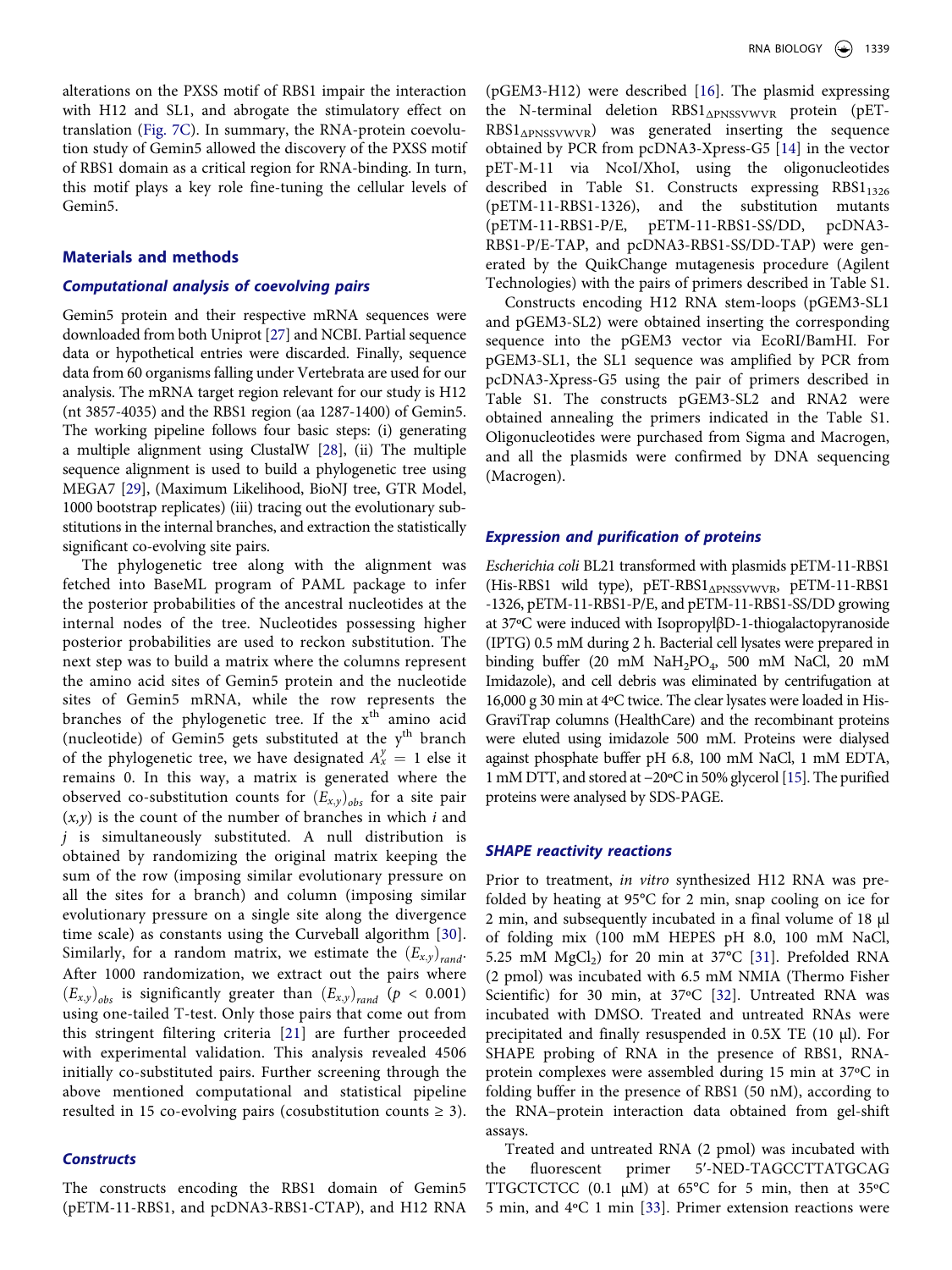conducted in a final volume of 16 μl containing reverse transcriptase (RT) buffer (50 mM Tris–HCl pH 8.3, 75 mM KCl, 3 mM MgCl<sub>2</sub>, 7.5 mM DTT), 10 U RNase OUT (Thermo-Fisher Scientific), 1 mM each dNTP and 60 U of Superscript III RT (Thermo-Fisher Scientific). Reverse transcriptions were performed during 30 min at 52°C, followed by 15 min at 70ºC. Primer extension products were resolved by capillary electrophoresis. The 5ʹ-FAM-TAGCCTTATGCA GTTGCTCTCC primer was used for the sequencing ladder, using 2.5 pmol of untreated RNA in the presence of 0.1 mM ddCTP, 30 min at 52°C RT reaction [\[34\]](#page-10-32).

#### <span id="page-9-1"></span>**SHAPE reactivity data analysis**

<span id="page-9-2"></span>SHAPE electropherograms were analysed using QuSHAPE software [\[35](#page-10-33)]. The reactivity values obtained for each untreated RNA (DMSO) were subtracted from the NMIA treated RNA to obtain the net reactivity for each nucleotide. Quantitative SHAPE reactivity for individual datasets were normalized to a scale spanning 0 to 2 in which 0 indicates an unreactive nucleotide and the average intensity at highly reactive nucleotides is set to 1. Data from two independent assays were used to calculate the mean SHAPE reactivity. For footprint analysis of RBS1 on H12 RNA, the normalized mean SHAPE reactivity obtained for the free RNA was subtracted to the mean reactivity obtained for each extract. RNA secondary structures were modelled with RNAstructure and edited with StructureEditor [\(http://rna.urmc.rochester.edu/\)](http://rna.urmc.rochester.edu/). The RNA composer [\(http://rnacomposer.cs.put.poznan.pl/](http://rnacomposer.cs.put.poznan.pl/)) edited with UCSF CHIMERA [\(https://www.cgl.ucsf.edu/chimera/\)](https://www.cgl.ucsf.edu/chimera/) was used to generate the three-dimensional RNA model.

### **RNA electrophoretic mobility shift assay**

<span id="page-9-3"></span>RNA probes were prepared as described [[36\]](#page-10-34). Briefly, transcripts were uniformly labelled using  $\alpha^{32}P$ -CTP (500 Ci/ mmol), T7 RNA polymerase (10 U), and linearized plasmid (1 µg). RNA was extracted with phenol-chloroform, ethanol precipitated and resuspended in TE to a concentration of 0.04 pmol/µl. RNA integrity and mobility as a single band was examined in 6% acrylamide 7 M urea denaturing gel electrophoresis [[37](#page-10-35)]. RNA3 (5´-UUUCCUUU-3´) was labelled at the 5´ using T4-polynucleotide kinase and γ-ATP.

<span id="page-9-4"></span>RNA-binding reactions were carried out in 10 µl of RNAbinding buffer (40 mM Tris-HCl pH 7.5, 250 mM NaCl, 0.1% (w/v) βME) for 15 min at room temperature. Increasing amounts of protein were incubated with a constant concentration of <sup>32</sup>P-labelled RNA ( $\square$ 2 nM), prepared in a master mix sufficient for all points of the curve. Electrophoresis was performed in native 6.0% (29:1) polyacrylamide gels. The gels were run in TBE buffer (90 mM Tris-HCl pH 8.4, 64.6 mM boric acid, 2.5 mM EDTA) at 100 V in the cold room. The <sup>32</sup>P-labelled RNA and retarded complexes were detected by autoradiography of dried gels. The percentage of the retarded complex was calculated relative to the free probe, run in parallel. Graphs representing the adjusted curves obtained from the quantification of at least three independent gel-shift assays were represented using GraphPad PRISM 6.01.

## **Gemin5 polypeptides expression and luciferase activity assays**

HEK293 cell monolayers  $(2 \times 10^5)$  were cotransfected with a plasmid expressing luciferase, with or without H12 sequence (pCAP-luc-H12, pCAP-luc) [\[16\]](#page-10-13), and a plasmid expressing the TAP peptide, RBS1-WT, RBS1-SS/DD, or RBS1-P/E (pcDNA3-CTAP, pcDNA3-RBS1-TAP, pcDNA3-RBS1-P/ E-TAP, and pcDNA3-RBS1-SS/DD-TAP) side by side using lipofectamine LTX (Thermo Fisher Scientific).

Cell lysates were prepared 24 h post-transfection in 100 µl lysis buffer (50 mM Tris-HCl pH 7.8, 100 mM NaCl, 0.5% NP40). The protein concentration in the lysate was determined by Bradford assay. Equal amounts of protein were loaded in SDS-PAGE and processed for western blotting to determine the expression of the polypeptides. RBS1 proteins were immunodetected using anti-CBP (Thermo Fisher Scientific) antibody. Immunodetection of tubulin (Sigma) was used as loading control. Secondary antibodies (Thermo Fisher Scientific) were used according to the manufacturer's instructions. The signal detected was done in the linear range of the antibodies.

Luciferase activity (RLU)/µg of total protein was internally normalized to the value obtained with the empty vector performed side by side. Each experiment was repeated independently three times. Values represent the mean  $\pm$  SEM. We computed P values for a difference in distribution between two samples with the unpaired two-tailed Student's t-test. Differences were considered significant when  $P < 0.05$ .

#### **Acknowledgments**

We thank Gloria Lozano for advice with SHAPE analysis, Francisco Gomez for early contribution to this work, Jorge Ramajo for technical assistance, and Ugo Bastolla for valuable comments on the manuscript. This work was supported by Ministerio de Economia y Competitividad (MINECO) (grant BFU2017-84492-R), Comunidad de Madrid (B2017/ BMD-3770) and an Institutional grant from Fundación Ramón Areces.

#### **Disclosure statement**

No potential conflict of interest was reported by the authors.

#### **Funding**

This work was supported by the Comunidad de Madrid [B2017/BMD-3770]; and Ministerio de Economia y Competividad (MINECO) [BFU2017-84492-R].

### **ORCID**

Rosario Francisco-Velilla Dhttp://orcid.org/0000-0002-4328-8732 Azman Embarc-Buh Dhttp://orcid.org/0000-0002-1980-942X Encarnacion Martinez-Salas http://orcid.org/0000-0002-8432-5587

### **References**

<span id="page-9-0"></span>[1] Gehring NH, Wahle E, Fischer U. Deciphering the mRNP code: RNA-bound determinants of post-transcriptional gene regulation. Trends Biochem Sci. [2017](#page-0-3);42:369–382.